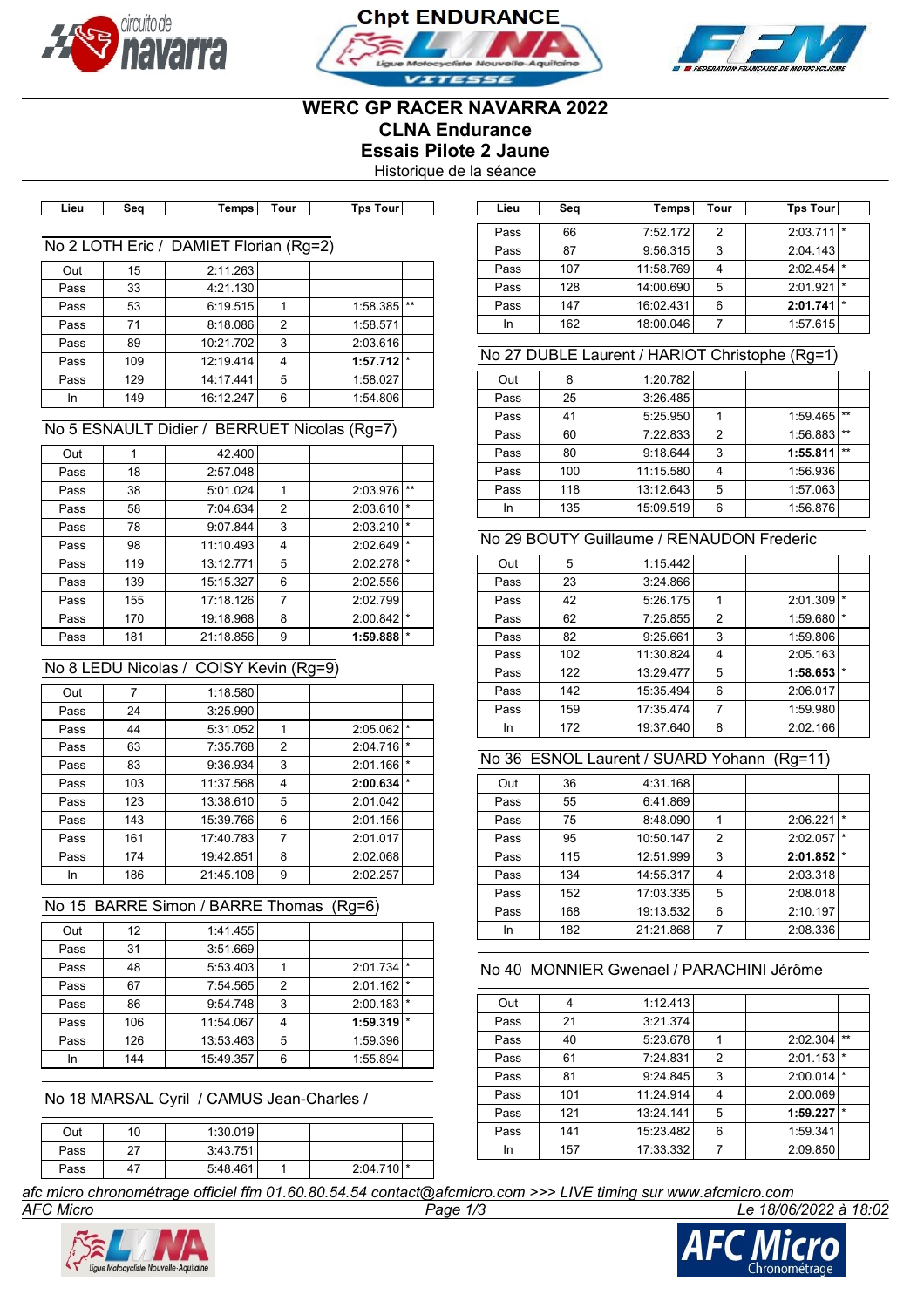





#### CLNA Endurance Essais Pilote 2 Jaune Historique de la séance

| Lieu | ۰۵۴ | ⊺our | Tne<br>Tour. |
|------|-----|------|--------------|
|      |     |      |              |

# No 67 CADORET Charly / CADORET Serge (Rg=20)

| Out  | 19  | 3:02.921  |                |          |         |
|------|-----|-----------|----------------|----------|---------|
| Pass | 46  | 5:39.092  |                |          |         |
| Pass | 69  | 8:02.124  | 1              | 2:23.032 | $\star$ |
| Pass | 91  | 10:25.571 | $\overline{2}$ | 2:23.447 |         |
| Pass | 114 | 12:47.859 | 3              | 2:22.288 | *       |
| Pass | 136 | 15:10.096 | 4              | 2:22.237 | $\star$ |
| Pass | 158 | 17:34.652 | 5              | 2:24.556 |         |
| Pass | 176 | 19:55.263 | 6              | 2:20.611 | $\star$ |
| Pass | 190 | 22:19.021 | 7              | 2:23.758 |         |

#### No 69 CARON Cedric / JULLIENNE Yann (Rg=18)

| Out  | 13  | 1:50.398  |                |          |         |
|------|-----|-----------|----------------|----------|---------|
| Pass | 32  | 4:10.035  |                |          |         |
| Pass | 52  | 6:19.318  | 1              | 2:09.283 | $\star$ |
| Pass | 74  | 8:28.537  | $\overline{2}$ | 2:09.219 | $\star$ |
| Pass | 94  | 10:37.376 | 3              | 2:08.839 | $\star$ |
| Pass | 113 | 12:45.236 | 4              | 2:07.860 | $\star$ |
| Pass | 133 | 14:54.908 | 5              | 2:09.672 |         |
| Pass | 154 | 17:14.749 | 6              | 2:19.841 |         |
| Pass | 175 | 19:45.612 | 7              | 2:30.863 |         |
| In   | 187 | 22:05.710 | 8              | 2:20.098 |         |

# No 87 VIAUD Nicolas / THOURAUD Aurelien (Rg=8)

| Out  | 2   | 53.897    |                |          |         |
|------|-----|-----------|----------------|----------|---------|
| Pass | 20  | 3:06.321  |                |          |         |
| Pass | 39  | 5:09.285  | 1              | 2:02.964 | $***$   |
| Pass | 59  | 7:11.532  | $\overline{2}$ | 2:02.247 | $\star$ |
| Pass | 79  | 9:13.592  | 3              | 2:02.060 | $\star$ |
| Pass | 99  | 11:14.162 | 4              | 2:00.570 | $\star$ |
| Pass | 120 | 13:15.129 | 5              | 2:00.967 |         |
| Pass | 140 | 15:16.494 | 6              | 2:01.365 |         |
| Pass | 156 | 17:18.137 | $\overline{7}$ | 2:01.643 |         |
| Pass | 171 | 19:20.352 | 8              | 2:02.215 |         |
| In   | 183 | 21:23.646 | 9              | 2:03.294 |         |

# No 91 BARRE Fabien / DEMIGNE Mickael (Rg=17)

| Out  | 29  | 3:50.686  |   |          |         |
|------|-----|-----------|---|----------|---------|
| Pass | 51  | 6:12.696  |   |          |         |
| Pass | 73  | 8:23.256  |   | 2:10.560 | $\star$ |
| Pass | 93  | 10:32.752 | 2 | 2:09.496 | $\star$ |
| Pass | 112 | 12:41.915 | 3 | 2:09.163 | $\star$ |
| Pass | 131 | 14:47.707 | 4 | 2:05.792 | $\star$ |
| Pass | 151 | 16:53.854 | 5 | 2:06.147 |         |
| In   | 167 | 19:01.769 | 6 | 2:07.915 |         |
|      |     |           |   |          |         |

# No 94 CEGLIA Sebastien / RIPPERT Alain (Rg=4)

| Out  | 16  | 2:11.724  |   |                         |  |
|------|-----|-----------|---|-------------------------|--|
| Pass | 34  | 4:22.847  |   |                         |  |
| Pass | 54  | 6:22.010  |   | $1:59.163$ <sup>*</sup> |  |
| Pass | 72  | 8:22.935  | 2 | 2:00.925                |  |
| Pass | 90  | 10:25.404 | 3 | 2:02.469                |  |
| In   | 110 | 12:24.533 |   | 1:59.129                |  |

| 13:50.068<br>124<br>Out                                                    |   |                         |
|----------------------------------------------------------------------------|---|-------------------------|
| ا 67 CADORET Charly<br>/ CADORET Serge (Rg=20)<br>Pass<br>16:10.136<br>148 | 5 | 3:45.603                |
| Pass<br>18:08.920<br>165<br>19<br>3:02.921<br>Out                          | 6 | $1:58.784$ <sup>*</sup> |
| Pass<br>179<br>20:08.606<br>5:39.092<br>46<br>Pass                         |   | 1:59.686                |

# No 96 PATCINA Fabien / ADENOT Benoit (Rg=13)

| Out  | 14  | 2:03.482  |                |          |         |
|------|-----|-----------|----------------|----------|---------|
| Pass | 35  | 4:28.680  |                |          |         |
| Pass | 56  | 6:46.715  | 1              | 2:18.035 | $\star$ |
| Pass | 76  | 8:54.743  | $\overline{2}$ | 2:08.028 | $\star$ |
| Pass | 96  | 11:02.229 | 3              | 2:07.486 | $\star$ |
| Pass | 116 | 13:08.163 | 4              | 2:05.934 | $\star$ |
| Pass | 138 | 15:13.877 | 5              | 2:05.714 | $\star$ |
| Pass | 160 | 17:35.529 | 6              | 2:21.652 |         |
| Pass | 173 | 19:41.835 | 7              | 2:06.306 |         |
| Pass | 185 | 21:45.339 | 8              | 2:03.504 | $\star$ |

# No 97 RENAUD Bruno / GERY Christophe (Rg=12)

| Out  | 6   | 1:16.587  |   |          |         |
|------|-----|-----------|---|----------|---------|
| Pass | 26  | 3:29.131  |   |          |         |
| Pass | 45  | 5:35.511  | 1 | 2:06.380 | $\star$ |
| Pass | 65  | 7:41.239  | 2 | 2:05.728 | $\star$ |
| Pass | 85  | 9:47.444  | 3 | 2:06.205 |         |
| Pass | 105 | 11:52.182 | 4 | 2:04.738 | *       |
| Pass | 127 | 13:55.744 | 5 | 2:03.562 | $\star$ |
| Pass | 146 | 16:01.005 | 6 | 2:05.261 |         |
| Pass | 164 | 18:04.458 | 7 | 2:03.453 | $\star$ |
| Pass | 178 | 20:08.366 | 8 | 2:03.908 |         |

# No 114 PARONNAUD Corentin / VAUCHER Baptiste /

| Out  | 17  | 2:36.763  |   |          |  |
|------|-----|-----------|---|----------|--|
| Pass | 37  | 4:49.385  |   |          |  |
| Pass | 57  | 6:56.675  |   | 2:07.290 |  |
| Pass | 77  | 9:02.481  | 2 | 2:05.806 |  |
| Pass | 97  | 11:07.331 | 3 | 2:04.850 |  |
| Pass | 117 | 13:12.350 |   | 2:05.019 |  |
| In   | 137 | 15:11.845 | 5 | 1:59.495 |  |

# No 147 BRUEYRE Maxence / FANGET Olivane

| Out  | 9   | 1:29.110  |                |          |         |
|------|-----|-----------|----------------|----------|---------|
| Pass | 28  | 3:46.402  |                |          |         |
| Pass | 49  | 5:53.509  | 1              | 2:07.107 | $\star$ |
| Pass | 68  | 8:00.922  | $\overline{2}$ | 2:07.413 |         |
| Pass | 88  | 10:06.776 | 3              | 2:05.854 | $\star$ |
| Pass | 108 | 12:12.434 | 4              | 2:05.658 | $\star$ |
| Pass | 130 | 14:17.843 | 5              | 2:05.409 | $\star$ |
| Pass | 150 | 16:22.961 | 6              | 2:05.118 | $\star$ |
| Pass | 166 | 18:27.801 | 7              | 2:04.840 | $\star$ |
| Pass | 180 | 20:33.664 | 8              | 2:05.863 |         |

No 177 HAMOIR Jennyfer / HAMOIR Xavier (Rg=14)

Out 3 1:09.870

*afc micro chronométrage officiel ffm 01.60.80.54.54 contact@afcmicro.com >>> LIVE timing sur www.afcmicro.com*